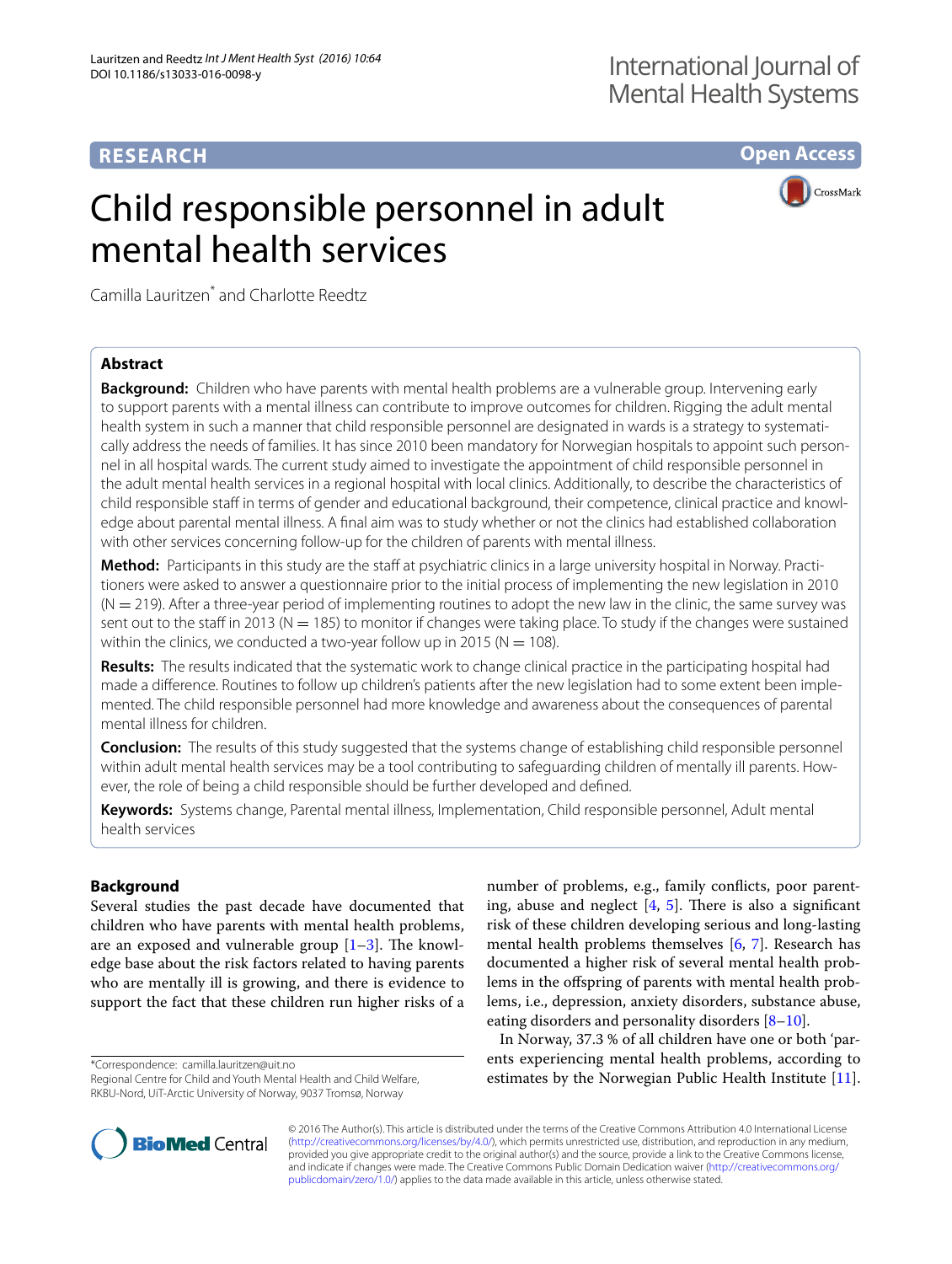Other Norwegian studies estimated that one-third of patients in outpatient clinics had custody and responsi-bilities for minor children [\[12](#page-8-9), [13](#page-8-10)]. The findings in these studies are in line with international research [[14–](#page-8-11)[16\]](#page-8-12).

Targeting adverse influences on children and parents, and intervening early may improve outcomes for children [[7,](#page-8-5) [17\]](#page-8-13). Early interventions that support parents with a mental illness and their children can mitigate vulnerabilities and thereby contribute to the positive development of the next generation [[18,](#page-8-14) [19\]](#page-8-15).

However, before 2010, there were no formalized systems in the Norwegian mental health services for adults to record whether patients had children or not. Thus, many of these children remained undetected by health services and other relevant agencies [\[20](#page-8-16)]. The lack of procedures to identify the children living in families affected by parental mental illness, made provision of support for the families difficult. The awareness about the inadequate system surrounding these families has been growing among professionals in the field, researchers and the Norwegian government [[20\]](#page-8-16). The adult mental health services is a central arena in order to detect children who have mentally ill parents, and formal procedures to protect children in cases where parents are receiving treatment for mental health problems was therefore facilitated [[21\]](#page-8-17).

Several modifications were made to two different acts within the Norwegian health legislation in order to improve the situation for these families. These acts are the Health Personnel Act [[22](#page-8-18)] and the Specialized Health Services Act [[23\]](#page-8-19). The new legislation became effective in 2010. The modified Health Personnel Act (§ 10 a) made it mandatory for all health professionals to (1) identify if patients have children and (2) to provide information and necessary follow-up for children under 18 years who have parents that receive health care for mental illness, substance abuse disorders or serious somatic illness or injury. Health care personnel are obligated to carry out conversations with patients who are parents of minor children, about the children's need for information and followup. A crucial instrument for health personnel in order to change the clinical practice related to patients minor children, was an amendment which made it mandatory for all hospitals to appoint *child responsible personnel* in wards, clinics and institutions [\[21\]](#page-8-17). The intention was that child responsible personnel in the hospitals would be responsible for promoting and coordinating support for the children of patients. The legislation is not very specific on how individuals are designated as child responsible personnel within the clinics. The law only states that all clinics and wards within clinics are to have designated child responsible staff. They are designated this task on top of their regular duties and roles at work, and there are no specific criteria describing who should be selected. According to the Specialized Health Services Act, the core function of the child responsible personnel are to systematically address the needs of families, keep health professionals in their clinics updated about patients children and to promote the interests of the children [\[21\]](#page-8-17).

However, previous studies have shown that it is difficult to implement practice changes in the adult mental health services [\[24\]](#page-8-20). A limitation with the new Specialized Health Services Act is that it does not specify what tasks, skills, competence and knowledge child responsible personnel need, and the role and authority of the child responsible personnel is therefore unclear. Existing literature on practice change suggests that an approach that does not incorporate specific tools or descriptions of a specific intervention lacks the "mechanism" to change practice [[25](#page-9-0)]. Incorporating new guidelines alone do not necessarily mean that practice will change [[26\]](#page-9-1). According to implementation theory, an approach to successfully change any practice must also provide content and tools to practitioners so that new procedures and processes have functional components for change [\[25](#page-9-0), [26\]](#page-9-1).

One of the initiatives the legislation intended the child responsible personnel to take was to establish collaboration about the children of patients with other relevant agencies such as the child protection services or schools. Efforts to collaborate more with municipal services may serve as an outcome of increased attention and promotion of the interests of the children of mentally ill patients in the psychiatric clinic. The intention with this is also to strengthen the identification of children at risk and providing adequate services in the municipalities where the family of mentally ill patients live.

Until now, little is known about the tasks, competence, skills and knowledge of the child responsible personnel in Norwegian hospitals. We also lack knowledge about their professional background, and if they are doing anything different in the day-to-day practice within the services compared to other health personnel. The current study was set up to investigate these issues.

#### **Methods**

# **Aims of the study**

The aims of the previous study were to (1) investigate whether or not the participating psychiatric clinics in a large university hospital in Northern Norway had established child responsible personnel according to the altered legislation, (2) to describe the child responsible personnel in terms of gender and educational background, (3) to investigate child responsible personnel's competence and clinical practice as compared with the general staff, and (4) to describe child responsible staff's knowledge in terms of the new legislation, child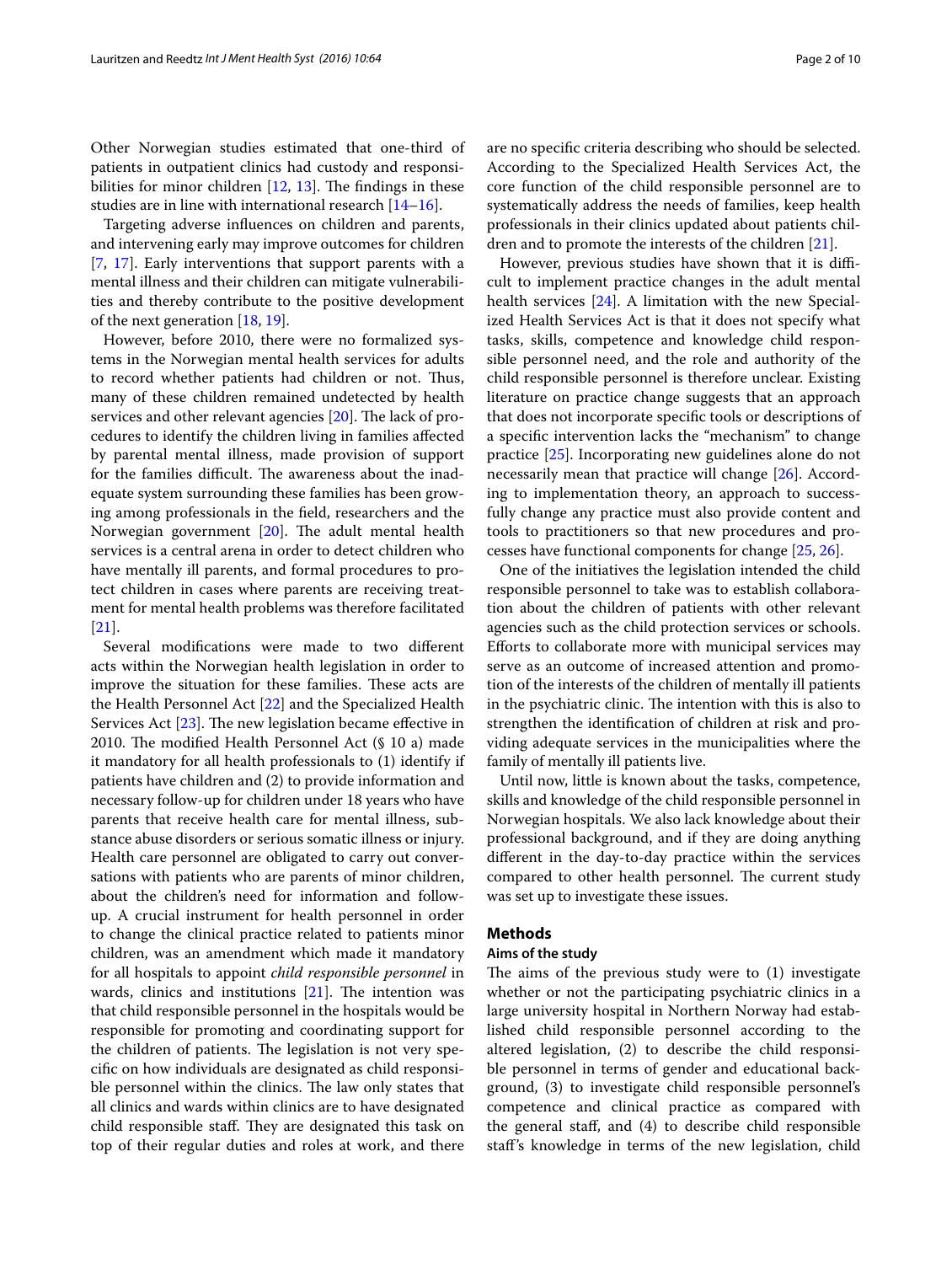development, and consequences of parental mental illness, as compared to the general staff. By the term general staff, we refer to all staff of the psychiatric services that are not designated child responsible personnel. We were interested to detect if there were any changes in the knowledge base over three different time points (2010, 2013 and 2015) and if there were significant differences between the child responsible personnel and the rest of the staff. The final aim was (5) to study whether or not the clinics had established collaboration with other services concerning follow-up of some kind for the children of the parents with mental illness after the adoption of the new law.

## **Participants and procedure**

Participants in this study are the staff at psychiatric clinics in a large university hospital in Northern Norway. The university hospital consists of several decentralized clinics throughout the region. There were 16 outpatient and inpatient clinics participating, serving a large geographical area of 31 municipalities. The total workforce was asked to answer a questionnaire at three different time points. The first wave of data was collected prior to the initial process of implementing the new legislation in 2010. The recruitment for participation was done by e-mail. A total of 219 members of the staff responded, representing a response rate of 50 %. The respondents were 76 % women, and the majority was between 30 and 50 years old. After a three-year period of implementing routines to adopt the new law in the services investigated [[27,](#page-9-2) [28](#page-9-3)], the same questionnaire was sent out to all staff, including the child responsible personnel in 2013 to monitor if changes were taking place. A total of 185 individuals responded at post-test, representing a response rate of 40.5 %. The respondents were 67 % women, and the majority was between 30 and 50 years old. To study if the changes were sustained within the clinics, we did a two-year follow up in 2015. A total of 108 members of the staff responded at two-year follow up, and the majority of the respondents were women (74 %). A total of 53.6 % were between 30 and 50 years old. The response rate at two-year follow up was 24.5 %. The proportion of female respondents were unchanged from pre-test to post-test (Chi square  $= 3.81$ ) and from post to follow-up (Chi square  $= 1.60$ ).

#### **Measures**

#### *Establishment of child responsible personnel*

Two items were included to investigate the establishment of child responsible personnel. The first was whether or not the clinics had designated child responsible personnel, i.e. "Have personnel at your clinic been designated as child responsible personnel?" The item was answered yes/no. The second was if personnel regarded that there were sufficient child responsible personnel designated at their clinic.

## *Demographic and work characteristics*

Personal demographic variables included age, gender and education.

# *Child responsible personnel's competence and clinical practice*

To evaluate the perceived competence and clinical practice of the child responsible staff, nine items were included. The items included questions about the actual tasks of the child responsible staff, e.g., "In my clinic the child responsible staff have developed routines to safeguard the children of patients". Additionally, items tapped into the perceived competence of the child responsible staff, e.g., "The child responsible staff at my clinic have the necessary competence to promote and coordinate followup on the patients' children". The items were answered on a five-point Likert-scale from "to a very large extent" (5) to "to a very little extent" (1). The computed Cronbach's Alpha for tasks and competence was 0.91.

## *Health personnel's knowledge*

We assessed knowledge about children of mentally ill patients in the total staff using the *Family focused mental health practice questionnaire* [[29\]](#page-9-4). The questionnaire was adapted to the Norwegian context with permission of the authors. We included nine items to assess the knowledge of the Child responsible staff as well as the general staff. Sample questions are: "To what extent would you say you have adequate competence to safeguard the children of your patients?" and "To what extent would you say you have knowledge about the consequences of mental illness for the offspring?" To study skills/knowledge about how to organize follow-up for children of patients, we asked: "To what extent do you have knowledge about how to develop and establish interventions for children of patients?" A sample question on the knowledge about the new legislation is: "To what extent do you have knowledge about the new legislation on the patients' children?" The items were answered on a five point Likert-scale from "to a very large extent" (5) to "to a very little extent". The Cronbach's Alpha for the Knowledge subscale was 0.86.

## *Collaboration with other agencies to safeguard the children*

To investigate if staff in the participating clinics had initiated a collaboration with other services regarding the children of patients we included seven items. A sample item is: "How would you describe the collaboration between the adult mental health services and the child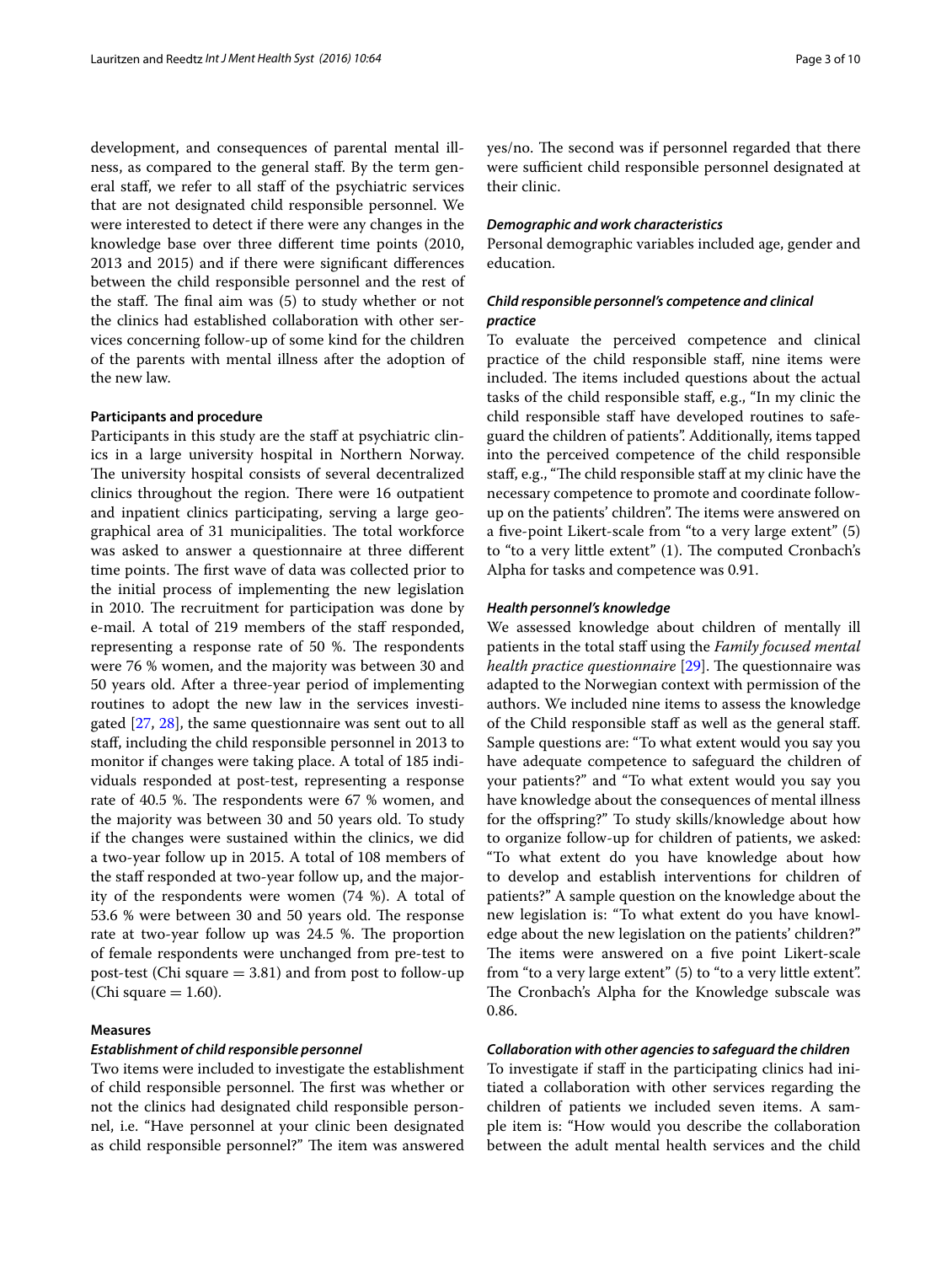#### **Data analysis**

The data was exported from Quest Back to SPSS. All statistical analyses were performed with SPSS (Version 21). Descriptive analyses were used to explore the demographic details of the groups. Descriptive statistics was also used to study the competence and clinical practice of the child responsible personnel and the general staff. To investigate differences between these two groups we calculated means, and one-way ANOVA analyses were conducted to study development over time. Additionally, we performed a two tailed independent samples t test to detect differences between the child responsible personnel and the general staff in terms of follow up of patients' children. Effect sizes were calculated using the Campbell Collaboration's effect size calculator [[30\]](#page-9-5), and the effect size type chosen was Standardized Mean Difference (d). According to Cohen's criteria, the standardized mean difference effect sizes should be interpreted as follows: 0.30 small effect, 0.50 medium effect and 0.80 large effect [\[31](#page-9-6)].

## **Results**

The results showed that the majority of the respondents worked at clinics in the participating hospital that had designated child responsible personnel at all three measurements. Some however, reported that such personnel had not been designated, even though the new legislation had made it mandatory. In 2010 ( $N = 219$ ), 4.6 % reported they did not yet have child responsible personnel designated in their clinic. In 2013 ( $N = 185$ ) and 2015  $(N = 108)$  this number had increased to 5.9 %. This indicated that the focus on child responsible personnel had decreased to some extent since the new legislation was initiated in 2010. Respondents were also asked if they regarded the number of child responsible personnel in the clinic to be sufficient. In 2010, there were no significant differences between responses from child responsible personnel and the rest of the personnel, and both groups agreed that there were sufficient personnel designated as child responsible. In 2013, this had changed, and only child responsible personnel reported that there were sufficient amount of staff with child related tasks. However, this had declined again in 2015 to no significant differences.

The majority (75 %) of the child responsible personnel was between 41 and 60 years old at all measurement points. Most of the child responsible staff in our sample were women at all three time points; in 2010 100 %

 $(N = 28)$ , in 2013 90.5 %  $(N = 21)$  and in 2015 89 %  $(N = 9)$ . In 2010 and in 2013 the largest group of child responsible personnel that responded to our survey were nurses. In 2015, the main group of responding child responsible personnel were environmental therapists. These are mainly staff with education at bachelor level, however they may differ in profession. An environmental therapist normally has a bachelor's degree from a college or university, in e.g., social work, psychology, disability nursing or similar. Their responsibilities typically are participating in treatment teams and to facilitate social interaction or provide professional guidance to recipients of services in many areas.

For a detailed overview of the occupational backgrounds of the child responsible personnel see Table [1](#page-3-0).

Results from evaluating the child responsible personnel's competence and clinical practice, showed that there were no significant differences in how this personnel evaluated themselves and how they were evaluated by the general staff in 2010 and in 2015. At these two measurement points both the general personnel and the child responsible personnel reported that the competence, guidelines, provision of follow-up, interventions, initiated procedures, supervision, development of skills, and development of the organization were sufficient and well taken care of by child responsible personnel. In 2013 there were however significant differences on these variables (see Table [2](#page-4-0)), and child responsible personnel scored themselves higher on all variables, compared to how the general staff evaluated the child responsible personnel.

Child responsible personnel's knowledge in terms of the new legislation, child development, and consequences

<span id="page-3-0"></span>**Table 1 Occupational background of child responsible personnel**

| Time                                           |          | $2010 (N = 28)$ 2013 (N = 23) 2015 (N = 9) |      |
|------------------------------------------------|----------|--------------------------------------------|------|
| Occupation (%)                                 |          |                                            |      |
| Environmental<br>therapist                     | 17.9     | 21.7                                       | 55.6 |
| Community worker                               | 3.6      | 0                                          | 0    |
| Medical doctor/psy-<br>chiatrist               | 3.6      | 4.3                                        | 11.1 |
| Nursing assistant                              | 7.1      | 4.3                                        | 0    |
| Psychologist                                   | $\Omega$ | 0                                          | 0    |
| Nurse                                          | 32.1     | 30.4                                       | 0    |
| Consultant                                     | 3.6      | 13.0                                       | 11.1 |
| Disability nurse                               | 10.7     | 8.7                                        | 11.1 |
| Social workers                                 | 14.3     | 4.3                                        | 0    |
| Physiotherapists,<br>occupational<br>therapist | 3.6      | 0                                          | 0    |
| Other                                          | 3.6      | 13.0                                       | 11.1 |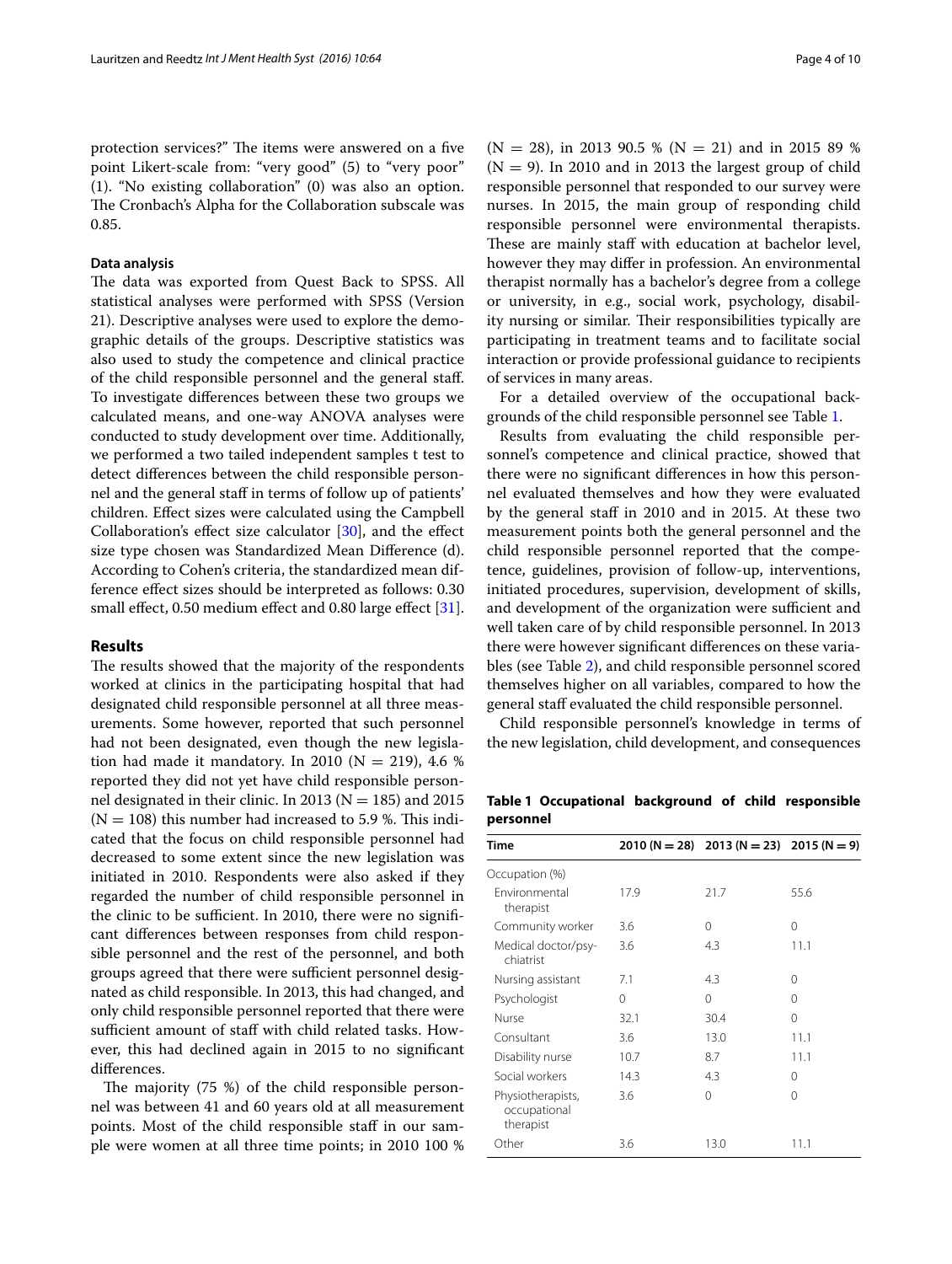|                        | Time 1: 2010  |      |                |           |         |               | Time 2: 2013 |                   |           | Time 3: 2015 |           |      |               |           |         |
|------------------------|---------------|------|----------------|-----------|---------|---------------|--------------|-------------------|-----------|--------------|-----------|------|---------------|-----------|---------|
|                        | $CR (N = 28)$ |      | $GS (N = 190)$ |           | ES      | $CR (N = 23)$ |              | $GS (N = 156)$ ES |           |              | $CR(N=9)$ |      | $GS (N = 94)$ |           | ES      |
|                        | М             | SD   | М              | <b>SD</b> |         | М             | SD           | М                 | <b>SD</b> |              | М         | SD   | М             | <b>SD</b> |         |
| Competence             | 3.39          | 0.79 | 3.51           | 0.85      | $-0.14$ | 4.04          | 0.46         | 3.54              | 0.78      | $0.67***$    | 3.44      | 0.73 | 3.44          | 0.85      | 0.00    |
| Guidelines             | 3.57          | 0.84 | 3.24           | 0.91      | 0.37    | 3.74          | 0.96         | 3.30              | 0.83      | $0.52*$      | 3.89      | 0.60 | 3.27          | 0.89      | $0.71*$ |
| Providing follow-up    | 3.43          | .03  | 3.17           | 0.93      | 0.28    | 3.87          | 0.92         | 3.46              | 0.78      | $0.51*$      | 3.89      | 0.33 | 3.37          | 0.79      | 0.68    |
| Adequate interventions | 3.11          | 0.83 | 2.84           | 0.96      | 0.29    | 3.35          | 0.89         | 3.00              | 0.79      | $0.44*$      | 3.33      | 0.87 | 2.99          | 0.80      | 0.42    |
| Initiated procedures   | 3.46          | 0.74 | 3.18           | 0.93      | 0.31    | 3.83          | 0.72         | 3.36              | 0.82      | $0.58***$    | 3.56      | 0.73 | 3.17          | 0.89      | 0.44    |
| Supervision            | 3.61          | 0.67 | 3.30           | 0.93      | 0.34    | 3.74          | 0.62         | 3.30              | 0.91      | $0.50*$      | 3.56      | 0.53 | 3.10          | .08       | 0.44    |
| Develop skills         | 3.74          | 0.66 | 3.63           | 0.75      | 0.15    | 4.00          | 0.52         | 3.61              | 0.76      | $0.53*$      | 3.67      | 0.50 | 3.40          | 0.84      | 0.33    |
| Develop organization   | 3.43          | 0.74 | 3.34           | 0.83      | 0.11    | 3.57          | 0.79         | 3.13              | 0.91      | $0.49*$      | 3.33      | 0.87 | 2.93          | 0.97      | 0.42    |

<span id="page-4-0"></span>**Table 2 Descriptive statistics and one-way ANOVA on the competence and clinical practice of the child responsible personnel and the general staff**

*CR* child responsible, *GS* general staff, *ES* standardized mean difference (d)

 $* p < 0.05$ 

\*\* *p* < 0.01

\*\*\* *p* < 0.001

of parental mental illness was assessed at all three time points. In 2010, the child responsible personnel scored significantly higher on knowledge about the new legislation as well as the amount of training they received than the general staff. There were no differences between this group and the general staff on the other variables. However, in 2013, the child responsible personnel also reported higher knowledge about parental mental illness and the consequences of this for the offspring. In 2015, the child responsible staff still reported higher knowledge about the legislation regulating the patients who are parents, compared to the general staff. However, the level of competence regarding child development was steadily rising among the general staff through all measurement points. Knowledge about parental mental illness was no longer significantly different between the two groups in 2015. For details on knowledge, see Table [3](#page-4-1).

To investigate if clinical practice had changed in relation to collaboration with other services, we asked all respondents how they perceived the quality of such collaboration. In 2010, the child responsible staff reported significantly higher contact with the child protection services and the public health nurses than the general staff did. In 2013, there were significant differences between the groups in terms of collaboration with the following services: child protection services, public health nurses in municipalities, child and adolescent mental health services and municipal educational psychology services. In

<span id="page-4-1"></span>**Table 3 Descriptive statistics and one-way ANOVA on the knowledge about parental mental illness, legislation and child development**

|                            | Time 1: 2010  |           |                   |      |           |               | Time 2: 2013 |                   | Time 3: 2015 |           |              |               |               |       |           |
|----------------------------|---------------|-----------|-------------------|------|-----------|---------------|--------------|-------------------|--------------|-----------|--------------|---------------|---------------|-------|-----------|
|                            | $CR (N = 28)$ |           | $GS (N = 190)$ ES |      |           | $CR (N = 23)$ |              | $CR (N = 156) ES$ |              |           | $GS (N = 9)$ |               | $CR (N = 94)$ |       | ES        |
|                            | M             | <b>SD</b> | M                 | SD   |           | М             | SD           | М                 | SD           |           | М            | SD            | М             | SD    |           |
| PMI parenting consequences | 3.93          | 0.47      | 3.74              | 0.71 | 0.28      | 4.13          | 0.34         | 3.96              | 0.62         | 0.29      | 3.89         | 0.60          | 4.00          | 0.57  | $-0.19$   |
| Legislation knowledge      | 3.93          | 0.81      | 3.02              | 0.82 | $1.11***$ | 3.87          | 0.69         | 3.14              | 0.83         | $0.90***$ | 3.78         | 0.44          | 3.20          | 0.78  | $0.76*$   |
| Received training          | 3.43          | 0.98      | 2.33              | 0.96 | $1.14***$ | 3.65          | 0.89         | 2.62              | 0.89         | $1.16***$ | 3.67         | $0.7^{\circ}$ | 2.47          | .03   | $1.19***$ |
| PMI offspring consequences | 3.89          | 0.63      | 3.68              | 0.78 | 0.28      | 4.30          | 0.47         | 3.89              | 0.68         | $0.62***$ | 3.89         | 0.60          | 4.02          | 0.57  | $-0.22$   |
| Child development          | 3.82          | 0.61      | 3.75              | 0.70 | 0.10      | 4.00          | 0.54         | 3.92              | 0.61         | 0.13      | 3.89         | 0.33          | 4.02          | 0.51  | $-0.26$   |
| Prevention                 | 373           | 072       | 3.59              | 0.69 | 0.20      | 4.00          | 0.67         | 3.85              | 0.61         | 0.24      | 3.78         | 0.44          | 3.86          | 0.56  | $-0.15$   |
| Family focused experience  | 2.67          | 1.07      | 2.71              | 1.07 | $-0.04$   | 3.09          | 0.85         | 2.82              | 0.96         | 0.29      | 3.22         | 0.97          | 2.75          | l .04 | 0.45      |

*CR* child responsible, *GS* general staff, *PMI* parental mental Illness, *ES* standardized mean difference (d)

\* *p* < 0.05

\*\* *p* < 0.01

\*\*\* *p* < 0.001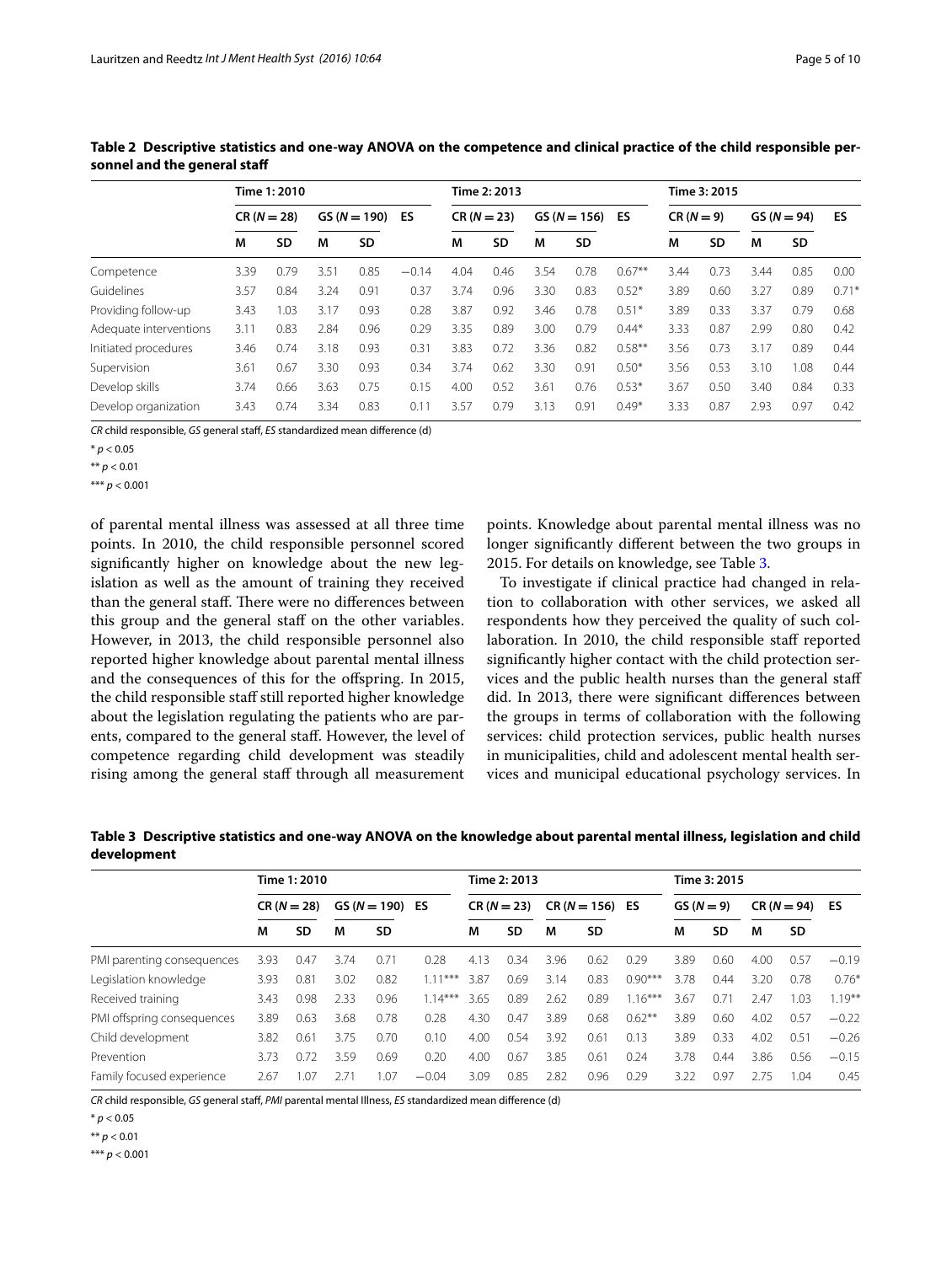2015, the only significant differences between the groups in terms of collaboration with relevant agencies about the patients' children, was with the educational psychology services and schools. For a detailed overview, see Table [4](#page-5-0). Levene's test was conducted to assess equal variances between the two groups at all three time points. Our data consistently violated the assumption of equal variance, and the information reported in Table [4](#page-5-0) refers to the estimates based on *equal variances not assumed* in SPSS.

## **Discussion**

The main aim of this study was to describe the tasks, competence, skills and knowledge of the child responsible personnel and to compare this group with the general staff on relevant variables. The workforce in the adult mental health services stated that child responsible personnel had been designated in the majority of the clinics, as the new health legislation requires. However, in 2015; 5 years after the law was changed, there were still about 6 % who reported that child responsible personnel had not been designated in their clinic. This finding may indicate that the Specialized Health Services Act were not fully implemented in the participating regional hospital. In 2010 all health personnel agreed that there were sufficient personnel designated as child responsible. However, in 2013, when scores on all knowledge variables and almost all competence variables were on their peak in the general staff, only child responsible personnel reported that there were sufficient amount of staff related to child tasks. In 2015, all health personnel again agreed that there were sufficient personnel designated as child responsible.

We were interested to see which gender and occupational background the child responsible personnel had. The finding that the large majority of child responsible personnel were female was interpreted to represent the reality in the clinics well. Our result is in line with findings from the Norwegian multicenter study [[3\]](#page-8-1), where 90 % of all the child responsible personnel were female. We expected that they would mainly be nurses or environmental therapists, based on previous qualitative studies in the clinic [\[32](#page-9-7)], as well as the previous mentioned multicenter study. This assumption was to some extent supported in the previous study. In 2010 and in 2013 almost one-third of the child responsible personnel in our sample were psychiatric nurses. However, in 2015, this had however changed dramatically. There were no responding nurses who were designated child responsible personnel in 2015, and the largest group of respondents to the survey this year was environmental therapists designated as child responsible personnel. This may indicate large turnover rates in the child responsible position. If the reason why so few psychiatric nurses responded to the survey in 2015 is related to extensive workload in the role as child responsible personnel, this gives reason for concern, as they may have discontinued their responsibilities for the same reason. In the existing body of literature on barriers to integrating a family focused practice in adult mental health settings [\[28](#page-9-3), [33,](#page-9-8) [34](#page-9-9)], there are several likely explanations to why child responsible personnel may wear out in this role. Financial cutbacks, lack of time to plan work with patients and their children, reluctance among both staff and patients to be involved in family related work, limited supervision, limited skills training, as well as lack of streamlined procedures are common barriers to family focused practices [[28,](#page-9-3) [33,](#page-9-8) [34](#page-9-9)]. These barriers are much the same as reported by the general staff in the participating hospital, pointing to the unclear and undefined responsibilities of being a child responsible [\[35](#page-9-10)]. Part of the intention behind the establishment of

|                              | Time 1: 2010  |               |                   |      |           |               | Time 2: 2013 |                   |      |           |              | Time 3: 2015 |               |      |          |  |  |
|------------------------------|---------------|---------------|-------------------|------|-----------|---------------|--------------|-------------------|------|-----------|--------------|--------------|---------------|------|----------|--|--|
|                              | $CR (N = 28)$ |               | $GS (N = 190)$ ES |      |           | $CR (N = 23)$ |              | $CR (N = 156) ES$ |      |           | $GS (N = 9)$ |              | $CR (N = 94)$ |      | ES       |  |  |
|                              | M             | SD            | М                 | SD.  |           | М             | SD           | М                 | SD   |           | M            | SD           | M             | SD   |          |  |  |
| Child protection service     | 3.73          | 0.63          | 3.13              | 0.79 | $0.78***$ | 3.71          | 0.56         | 3.34              | 0.71 | $0.53***$ | 3.56         | 0.53         | 3.19          | 0.67 | 0.56     |  |  |
| Public health nurse          | 379           | $0.7^{\circ}$ | 3.26              | 0.72 | $0.74***$ | 3.82          | 0.50         | 3.30              | 0.68 | $0.79***$ | 3.50         | 0.54         | 3.34          | 0.64 | 0.25     |  |  |
| Child mental health service  | 3.25          | 0.58          | 3.33              | 0.76 | $-0.11$   | 3.89          | 0.57         | 3.38              | 0.72 | $0.73***$ | 3.67         | 0.82         | 3.36          | 0.66 | 0.46     |  |  |
| Education psychology service | 3.08          | 0.29          | 2.99              | 0.62 | 0.15      | 3.43          | 0.51         | 3.11              | 0.61 | $0.53*$   | 3.00         | 0.00         | 3.13          | 0.38 | $-0.36*$ |  |  |
| Schools                      | 3.07          | 0.27          | 3.07              | 0.68 | $-0.40$   | 3.31          | 0.70         | 3.13              | 0.61 | 0.29      | 3.40         | 0.55         | 3.02          | 0.36 | $1.00*$  |  |  |
| Kindergartens                | 3.00          | 0.00          | 2.99              | 0.65 | 0.02      | 3.21          | 0.70         | 3.10              | 0.61 | 0.18      | 3.00         | 0.00         | 2.98          | 0.50 | 0.04     |  |  |

<span id="page-5-0"></span>**Table 4 Two-tailed independent samples t test child responsible and general staff in terms of initiated collaboration for follow-up of patients' children**

*CR* child responsible, *GS* general staff, *ES* standardized mean difference (d)

\*\* *p* < 0.01

\*\*\* *p* < 0.001

 $* p < 0.05$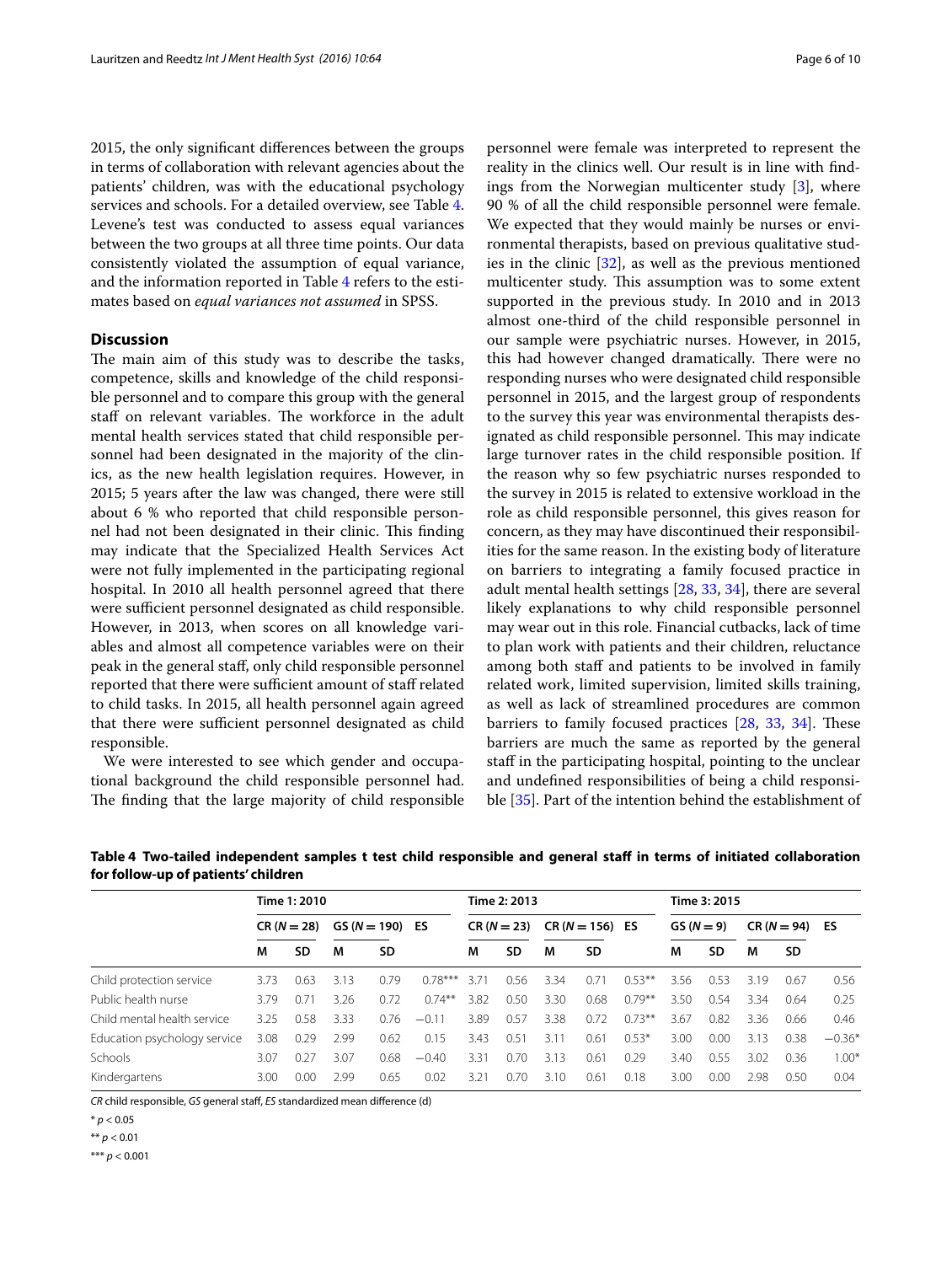child responsible personnel was to become less dependent on devoted, informal and enthusiastic champions. Instead, the strategic move of appointing child responsible personnel was therefore intended to institutionalize efforts to make sure that children of all patients who are parents were safeguarded. If the turnover of child responsible personnel is very high, there are grounds to question if the establishment of child responsible personnel will address the needs of families systematically, or if the clinics still are dependent on informal champions. This needs to be explored in further research.

In terms of child responsible personnel's competence and clinical practice concerning the children of patients, there were no significant differences between how this personnel evaluated themselves and how they were evaluated by the general staff in 2010. In 2013, the two groups were significantly different on all variables. However, in 2015 the differences between the groups were no longer present. This illustrates that in 2013, when the implementation process was at its peak, the child responsible personnel were evaluated as more competent compared to the rest of the staff. They were also considered active in providing guidelines and follow-up of personnel and families, as well as more active in providing procedures, interventions, supervision, and in the effort to develop skills, and the organization.

The results indicated that the systematic work to change clinical practice in the participating hospital actually did make a difference in terms of routines to follow up children's patients in the first time period after the new legislation was enacted. This is also evident in an earlier study, were the general staff reported a significant improvement of the rates at which they assessed whether or not patients had children [[28\]](#page-9-3). Nevertheless, the practice changes do not seem to have materialized to the extent that they are part of an institutionalized practice in the clinic in 2015. This may be due to sustainability issues. The goal with sustainability is the long term survival of newly implemented routines or system changes. Sustainability addresses the issue of how the new practice is to survive in the every day practice. According to the research literature on the sustainment of implemented practice changes, partial sustainability is very common [[36\]](#page-9-11). This means that elements of the implemented practice may survive, but not necessarily all elements that make up a systems change package. We believe there are many challenges related to sustaining new clinical practice in mental health services related to children of mentally ill patients. First of all, the sustainability strategies should encompass strategic support within the organization. It is possible that the leaders of the mental health clinics within this clinic regarded their job done as they had designated the child responsible personnel. However, the success and sustainability of the child responsible function within the clinic requires substantial organizational support. The clinic has to retain an ongoing capacity for sustaining the interventions. Additionally, there must be ongoing recruitment of practitioners to carry out the interventions, which implies resource allocations. Sustaining interventions is reliant on core personnel bringing continuity to the work. Furthermore, any attempt to alter the mental health systems has to be properly anchored in the organization. The management must actively support the new practice, and this should be reflected in the policies within an organization, such as guidelines, service statements, protocols and interagency guidelines. Otherwise, the hopes of establishing the new routines within practice as usual is at risk.

Finances is also a big issue, as many attempts to change practice will fail to become sustainable because insufficient resources are provided. Cost-benefit analyses play an important role in the planning and decision making process, and sustainability issues need to be a part of the analyses. Perhaps if the child responsible had sufficient resources in terms of extra pay or sufficient time to ensure that the children of the patients are safeguarded, the role would perhaps not be afflicted with high turnover rates. Another solution could be to appoint only the therapists (i.e., the psychiatrists and/or the psychologists) as child responsible personnel, not the environmental therapists and the nurses who have different roles with the patient. The therapists are already in a treatment alliance with the patient, and should be in a position to initiate follow up of the patients' children.

In terms of knowledge in terms of the new legislation, child development, and consequences of parental mental illness, the results showed that the level of knowledge among child responsible personnel was high throughout all three time points. This may indicate that the child responsible personnel did had a high awareness of the risk factors surrounding patients who are parents and their children, which was the intention behind the legislation. Furthermore, the level of competence among the general staff in the study was increased for these variables throughout all measurement points, and these personnel indicate that they have knowledge about parental mental illness and child development "to a large extent". These findings may be explained by the work of child responsible personnel. In a multicenter study conducted in Norway [[3\]](#page-8-1), the results indicated that three out of four child responsible personnel contribute to keep the general staff updated. For the hospital to fully benefit from this knowledge, the role of being a child responsible should be given more real impact and influence in the day to day practice. If not, the discrepancy between practice and the existing knowledge about the negative impact of not including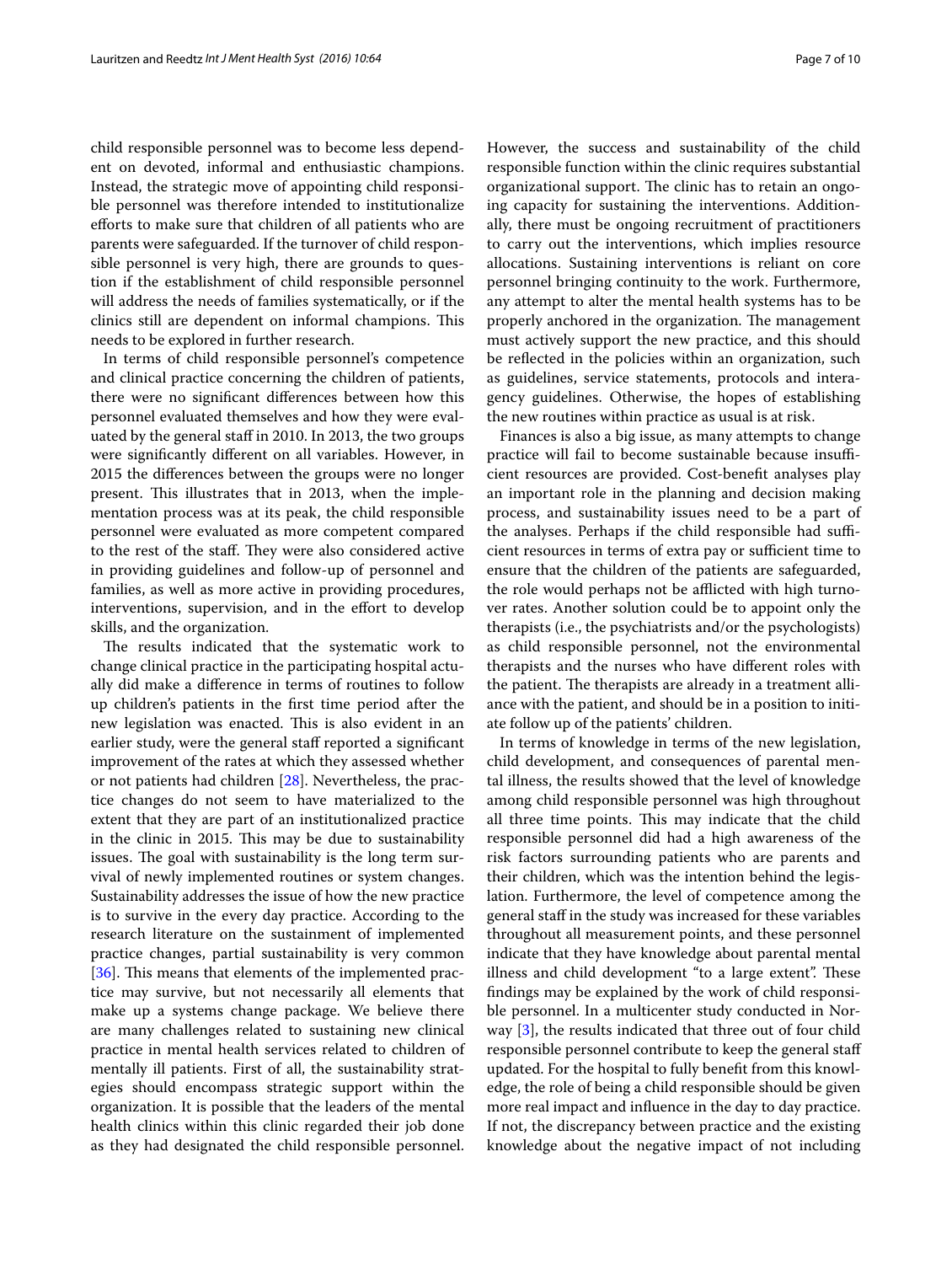a child-focused practice will be maintained. The literature on this suggests that developing "champions" within organizations who can consistently advocate the process of change, and thereby contributing to workforce and organizational readiness to change, might be a sensible solution [[37\]](#page-9-12). However, if the child responsible personnel are to attain such a role as champions and advocates for a family focused practice, they must be given adequate tools, time, resources and influence by the management and by the total workforce. Our experience from the present study is that using a standardized scale to explore changes in workforce knowledge and practice helps to interpret changes over the years. This is in line with other research pointing to the psychometric qualities of the family-focused mental health practice questionnaire, and especially organizational improvement to strengthen the quality of services to families affected with parental mental illness [\[38\]](#page-9-13).

As for many of the other measured variables in this study, the peak of collaboration with other services was in 2013 for both child responsible personnel and the general staff. We were able to detect some differences between the groups in terms of collaboration, but at the same time there is a potential for development in this area for both groups. We know from previous research that the adult mental health services do not report concerns or initiate collaboration with child protection services to a large extent [\[39\]](#page-9-14). Child responsible personnel at all hospitals should be encouraged to collaborate and discuss cases with a variety of agencies in the local communities, e.g., schools, kindergartens, the pedagogical-psychological service available for schools, child and adolescent mental health services, public health or school nurses, and last but not least the child protection services. It has never been the intention that the adult mental health services were to provide for these children within their services. Furthermore, a relevant question is if the child responsible personnel in the adult mental health services are aware of the services available for children of mentally ill parents in the local communities. They may not know the available alternative for interventions and services in the municipalities, and may therefor profit from collaboration with relevant agencies. This has been shown in a previous study where more than one-third of the child responsible personnel in Norwegian hospitals did not consider it their task to have an overview of services available in community services [[3\]](#page-8-1). Additionally, many local communities also have limited resources and few available interventions or programs for children of mentally ill parents, and the adult mental health services may encounter a lack of support from the municipalities due to lack of competence, knowledge, financial resources and qualified personnel.

## **Study limitations**

One important limitation of the present study that we only examined attitudes, knowledge, and current work practice based on personnel's own perceptions. Consequently, all clinics may have designated child responsible personnel, but the staff may not be informed who they are. A result of this could be reduced impact of the effort to support patients' children. Future studies may also include objective measures, e.g., journal data reporting on family assessments.

Another limitation was the relatively modest response rate of this study, especially at time 3. The number of respondents have dropped significantly from 2010 to 2015, especially child responsible personnel, and this may have compromised the results of wave three. The independent t-tests assumptions of equal variances were violated, and this implies that extra caution must be held when interpreting the results. We believe the interest to participate in 2010 was related to the focus and interest on the topic children of mentally ill parents at this crucial point, as part of the effort to make the legislative changes known in Norwegian hospitals. In 2015 children of mentally ill parents were no longer a "hot topic", and there are probably other topics that now have a greater focus.

Furthermore, due to the anonymity of the respondents, the samples at pre, post and follow-up tests are not independent. This means that the respondents may have been influenced by being nested within the same department, and this may have biased the findings in the study. In future research personnel should be evaluated individually to track changes in levels of competence and clinical practice.

### **Conclusion**

In general, the results of this study suggested that the systems change of establishing child responsible personnel within adult mental health services to safeguard children of mentally ill parents could be a tool. The child responsible personnel were considered to have more knowledge about risk factors for families in relation to parental mental illness, and to have higher awareness about the legislation in this area. However, the role of being a child responsible should be further developed and defined. The safeguarding of patients' children should in some way be related to formal authority and decision making processes in the clinics. As a consequence, we believe that leaders in the clinic should consider appointing the therapists, i.e., the psychologists or the psychiatrists. They are in a significant position to direct the treatment process, and hence to bring up the parenting role with the patient. As such, they will have the information and the authority to act when it is necessary to initiate interventions to safeguard the children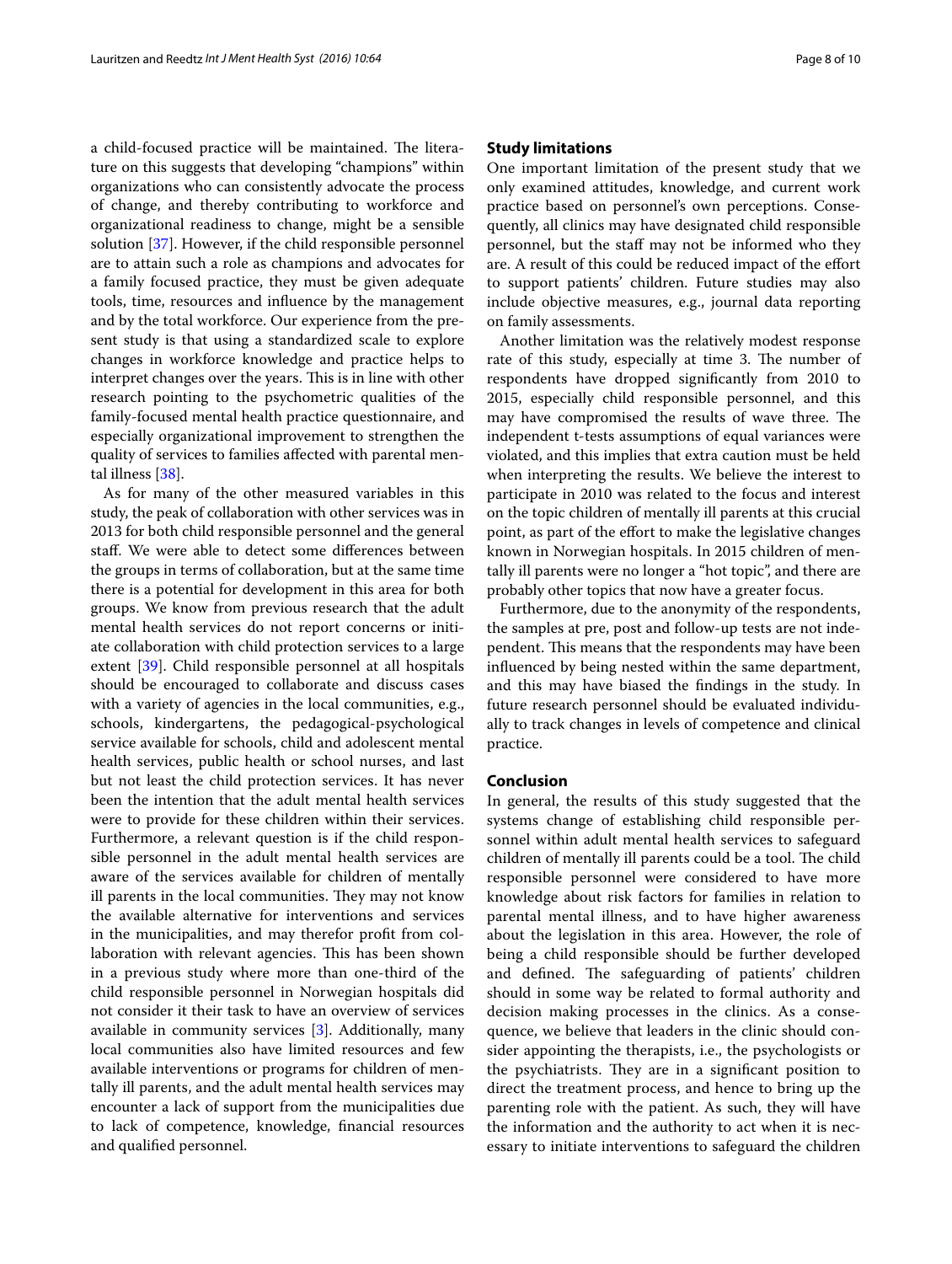of patients. Furthermore, this study showed the importance of an ongoing focus in order to successfully implement a systems change in adult mental health services. Sustainability of new routines will be impossible if there is no attention and resource allocation to the change that was intended in the first place.

#### **Abbreviations**

CR: child responsible; GS: general staff; ES: effect size.

#### **Authors' contributions**

Both authors participated in the design of this study. CL drafted the manuscript and conducted the analyses. Both authors contributed to writing the manuscript. Both authors read and approved the final manuscript.

#### **Acknowledgements**

Geraldine Mabille assisted with the statistical analyses. We would also like to thank the mental health care workers at the participating hospital for taking the time to respond to our survey.

#### **Competing interests**

The authors declare that they have no competing interests.

#### **Availability of data and supporting materials**

Data will not be shared due to agreement with the affiliated university. The data cannot be freely used by any scientist, as it has been assigned for a PhDstudent currently working on the remaining data.

#### **Ethics approval and consent to participate**

The study was approved by the data protection supervisor at the participating university hospital, and was conducted in line with the Helsinki Declaration of ethical principles for medical research involving human subjects published by the World Medical Association [\[40\]](#page-9-15).

#### **Funding**

The Arctic University of Norway and The Norwegian Health Directorate financed the study.

Received: 19 July 2016 Accepted: 1 October 2016 Published online: 05 October 2016

#### **References**

- <span id="page-8-0"></span>1. Christoffersen MN, Soothill K. The long-term consequences of parental alcohol abuse: a cohort study of children in Denmark. J Subst Abuse Treat. 2003;25:107–16.
- 2. Gladstone BM, Boydell KM, Seeman MV, Mc Keever PD. (). Children's experiences of parental mental illness: a qualitative review. Early Interv Psychiatry. 2001;5:271–89.
- <span id="page-8-1"></span>3. Ruud T, Birkeland B, Faugli A, Hagen KA, Hellman A, Hilsen M, Kallander EK, Kufås E, Løvås M, Peck GC, Skogerbø Å, Skogøy BE, Stavnes K, Thorsen E, Weimand B. Barn som pårørende. Resultater fra en multisenterstudie. (Children as next of kin. Results from a multi-center study). Report, Akershus University hospital; 2015.
- <span id="page-8-2"></span>4. Haugland BSM. Familiefungering og psykososiale problemer hos barn av alkoholmisbrukende foreldre (Family functioning and psycho-social problems in children of alcohol abusing parents]. In: Haugland BSM, Ytterhus B, Dyregrov K, editors. Barn som pårørende (Children as next of kin). Oslo: Abstrakt publisher; 2012. p. 82–106.
- <span id="page-8-3"></span>5. Hosman CMH, Van Doesum KTM, Van Santvoort F. Prevention of emotional problems and psychiatric risks in children of parents with a mental illness in the Netherlands: I. The scientific basis to a comprehensive approach. AeJAMH. 2009;8:250–63.
- <span id="page-8-4"></span>6. Rutter M, Quinton D. Parental psychiatric disorder: effects on children. Psychol Med. 1984;14:853–80.
- <span id="page-8-5"></span>7. Kowalenko NM, Mares SP, Newman LK, Williams AES, Powrie RM, Van Doesum KTM. Family matters: infants, toddlers and preschoolers of parents affected by mental illness. Early interventions targeting adverse influences on young children and their parents can improve children's outcomes. Med J Aust Open. 2012. doi:[10.5694/mjao12.10553.](http://dx.doi.org/10.5694/mjao12.10553)
- <span id="page-8-6"></span>8. Beardslee WR, Versage EM, Velde PV, Swatling S, Hoke L. The effects of parental dysfunction on children. In: McMahon RJ, Peters RD, editors. Preventing depression in children through resiliency promotion: the preventive intervention project. New York, NY: Kluwer Academic/Plenum Publishers; 2002. p. 71–86. doi:[10.1007/978-1-4615-1739-9\\_4.](http://dx.doi.org/10.1007/978-1-4615-1739-9_4)
- 9. Goodman SH, Gottlieb IH. Children of depressed parents: mechanisms of risk and implications for treatment. Washington, DC: American Psychological Association; 2002.
- <span id="page-8-7"></span>10. Goodman SH, Rouse MH, Connell AM, Broth MR, Hall CM, Heyward D. Maternal depression and child psychopathology: a meta-analytic review. Clin Child Fam Psych. 2011;14:1–27.
- <span id="page-8-8"></span>11. Torvik FA, RognmoK. Barn av foreldre med psykiske lidelser eller alkoholmisbruk: Omfang og konsekvenser. (Children of parents with mental illness or alcohol abuse disorders: Prevalence and consequences). Report 2011:4, The Norwegian Institute on Public Health. [http://www.fhi.no/](http://www.fhi.no/dokumenter/0d04decc0b.pdf) [dokumenter/0d04decc0b.pdf.](http://www.fhi.no/dokumenter/0d04decc0b.pdf) ISBN: 978-82-8082-461-5.
- <span id="page-8-9"></span>12. Lilleeng S, Ose SO, Hjort H, Bremnes R, Pettersen I, Kalseth J. Polikliniske pasienter i psykisk helsevern for voksne 2008. (Adult mental health care, Outpatient clients 2008). SINTEF Report 2008:3/09.
- <span id="page-8-10"></span>13. Reedtz C, Mørch L, Lauritzen C. Registreres psykiatriske pasienters barn i elektronisk pasientjournal?—Kritisk søkelys på implementering av ny klinisk praksis i psykisk helsevern for voksne (Are psychiatric patients' children registered in electronic patient journals?)—Critical view on the implementation of new clinical practice in mental health care for adults. Nordisk sygepleieforskning (Nordic Nursing). 2015;1:36–45.
- <span id="page-8-11"></span>14. Reupert A, Maybery D, Kowalenko N. Children whose parents have a mental illness: prevalence, need and treatment. MJA Open. 2012;1(Suppl 1):7–9. doi:[10.5694/mjao11.11200.](http://dx.doi.org/10.5694/mjao11.11200)
- 15. Nicholson J, Biebel K, Williams VF, Katz-Leavy J. Prevalence of parenthood in adults with mental illness: Implications for State and Federal Policy, Programs, and Providers. Substance Abuse and Mental Health Services Administration; 2004: Chapter 10. p. 120–37.
- <span id="page-8-12"></span>16. Parker G, Beresford B, Clarke S, Gridley K, Pitman R, Spiers G, Light K. Research reviews on prevalence, detection and interventions in parental mental health and child welfare: summary report [internet]. York: Social Policy Research Unit, University of York; 2008. [http://www.york.ac.uk/inst/](http://www.york.ac.uk/inst/spru/research/pdf/SCIESummary.pdf) [spru/research/pdf/SCIESummary.pdf.](http://www.york.ac.uk/inst/spru/research/pdf/SCIESummary.pdf)
- <span id="page-8-13"></span>17. Siegenthaler E, Munder T, Egger M. Effect of preventative interventions in mentally ill parents on the mental health of the offspring: systematic review and meta-analysis. J Am Acad Child Adolesc Psychiatry. 2012;51:8–17.
- <span id="page-8-14"></span>18. Beardslee WR, Ayoub C, Avery MW, Watts CL, O'Carroll KL. Family Connections: an approach for strengthening early care systems in facing depression and adversity. Am J Orthopsychiatr. 2010;80:482–95. doi:[10.1111/j.1939-0025.2010.01051.x.](http://dx.doi.org/10.1111/j.1939-0025.2010.01051.x)
- <span id="page-8-15"></span>19. Solantaus T, Paavonen J, Toikka S, Punamäki R. Preventive interventions in families with parental depression: children's psychosocial symptoms and prosocial behaviour. Eur Child Adoles Psy. 2010;19:883–92.
- <span id="page-8-16"></span>20. Aamodt G, Aamodt I. Tiltak for barn med psykisk syke foreldre [Interventions for Children of Mentally Ill Parents]. RBUP Øst/Sør: Report; 2005.
- <span id="page-8-17"></span>21. Norwegian Health Directorate. Barn som pårørende. Mor eller far er syk. [Children of ill parents. When mothers or fathers become ill] Directive number IS-5/2010. [http://www.helsedirektoratet.no/publikasjoner/barn](http://www.helsedirektoratet.no/publikasjoner/barn-som-parorende/Sider/default.aspx)[som-parorende/Sider/default.aspx](http://www.helsedirektoratet.no/publikasjoner/barn-som-parorende/Sider/default.aspx).
- <span id="page-8-18"></span>22. Norwegian Ministry of Health and Care Services. The Health Personnel Act: [https://www.regjeringen.no/no/dokumenter/](https://www.regjeringen.no/no/dokumenter/act-of-2-july-1999-no-64-relating-to-hea/id107079/) [act-of-2-july-1999-no-64-relating-to-hea/id107079/](https://www.regjeringen.no/no/dokumenter/act-of-2-july-1999-no-64-relating-to-hea/id107079/).
- <span id="page-8-19"></span>23. The Specialized Health Services Act: not available in English, see list: [https://www.helsetilsynet.no/no/](https://www.helsetilsynet.no/no/norwegian-board-of-health-supervision/legislation/) [norwegian-board-of-health-supervision/legislation/](https://www.helsetilsynet.no/no/norwegian-board-of-health-supervision/legislation/).
- <span id="page-8-20"></span>24. Lauritzen C, Reedtz C, Van Doesum KTM, Martinussen M. Implementing new routines in adult mental health care to identify and support children of mentally ill parents. BMC Health Serv Res. 2014. doi:[10.1186/1472-6963-14-58](http://dx.doi.org/10.1186/1472-6963-14-58).